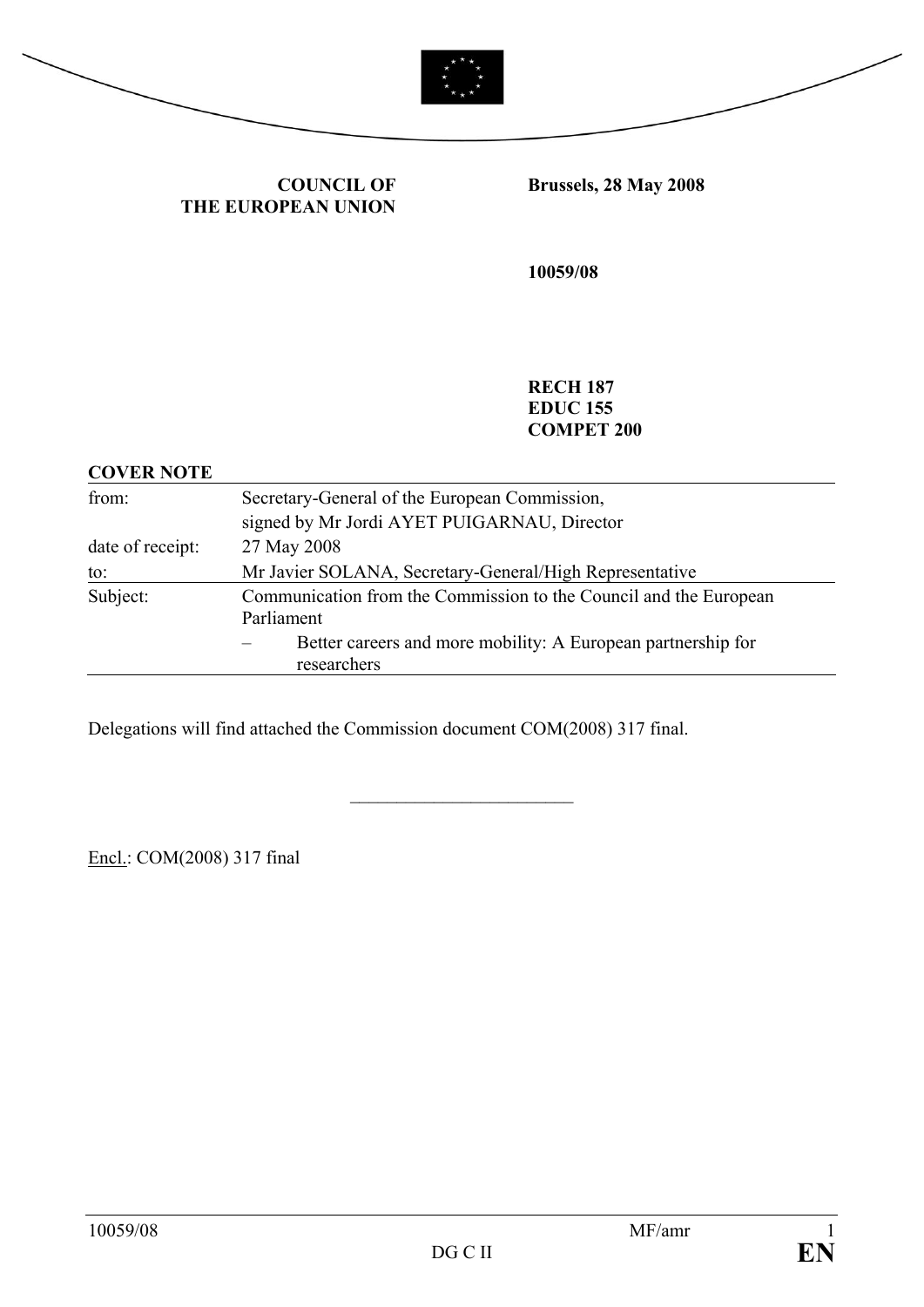COMMISSION OF THE EUROPEAN COMMUNITIES



Brussels, 23.5.2008 COM(2008)317 final

### **COMMUNICATION FROM THE COMMISSION TO THE COUNCIL AND THE EUROPEAN PARLIAMENT**

### **BETTER CAREERS AND MORE MOBILITY: A EUROPEAN PARTNERSHIP FOR RESEARCHERS**

### **{SEC(2008)1911} {SEC(2008)1912}**

(presented by the Commission)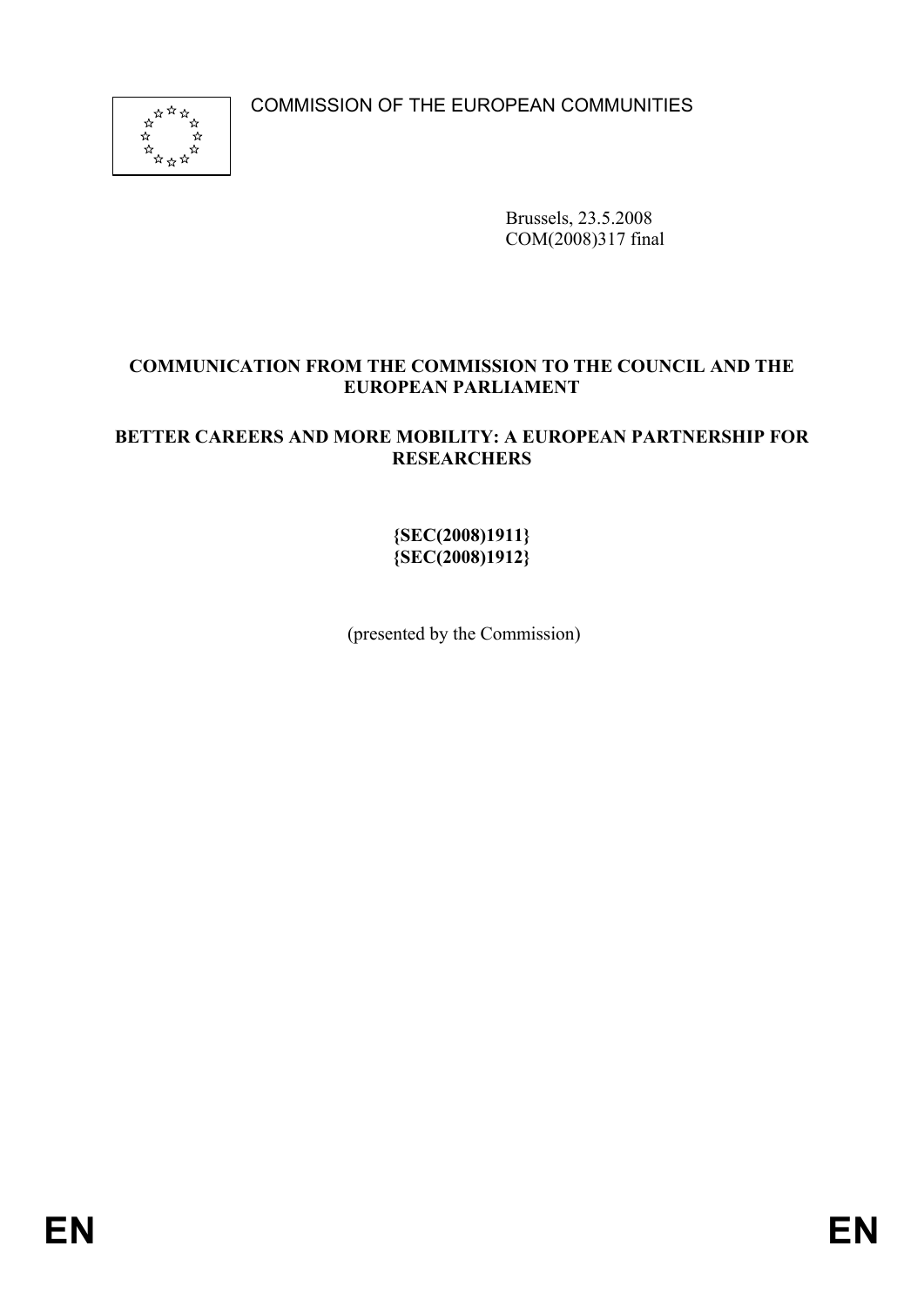### **COMMUNICATION FROM THE COMMISSION TO THE COUNCIL AND THE EUROPEAN PARLIAMENT**

#### **BETTER CAREERS AND MORE MOBILITY: A EUROPEAN PARTNERSHIP FOR RESEARCHERS**

#### **1. INTRODUCTION**

The 2008 Spring European Council confirmed investing in people and modernising labour markets, and investing in knowledge and innovation<sup>1</sup> as priority areas for the renewed Lisbon Strategy for Growth and Jobs.

Significant efforts are already planned or underway to transform the EU economy towards more knowledge intensive activities, including measures to strengthen the single market<sup>2</sup>, increase job mobility<sup>3</sup>, reinforce education and training<sup>4</sup> and incentivise more private investment in research and innovation<sup>5</sup>.

The 2007 Green Paper **"The European Research Area: New Perspectives***"6* launched a wide public debate on how to achieve a more open, competitive and attractive ERA. A number of key areas have subsequently been identified where effective actions, undertaken in partnership between the Member States' and the Community around common objectives would deliver significant gains for Europe's research system and help to create a "fifth freedom" in Europe – the freedom of knowledge.

As one of five initiatives<sup>7</sup> planned in 2008 to follow up the ERA Green Paper, this **Communication proposes to develop a partnership with Member States to ensure the availability of the necessary researchers**. As the core producers of new knowledge and the main agents in its transfer and exploitation, researchers are indispensable for a competitive, knowledge-based EU economy. In order to retain and attract the best research talents a balanced approach is required to ensure that researchers across the EU benefit from the right training, attractive careers and the removal of barriers to their mobility.

It is foreseen that the overall governance of the ERA initiatives will be overseen by the Competitiveness Council.

1

<sup>1</sup> Presidency Conclusions European Council 13-14 March 2008

<sup>2</sup> "A Single Market for the 21st Century Europe" COM(2007) 724

<sup>3</sup> The European Job Mobility Action Plan 2007-2010, COM(2007)773, 6.12.2007

<sup>4</sup> Including EU support to increase academic mobility and the planned EU initiative on new skills for new  $\frac{1}{5}$   $\frac{1}{10}$ 

 <sup>&</sup>quot;Putting knowledge into practice: A broad-based innovation strategy for the EU" COM(2006) 502, 13.9.2006 and "A lead market initiative for Europe" COM(2007) 860, 21.12.2007

COM(2007) 161, 4.4.2007

<sup>7</sup> Others related to: IP management by public research organisations; Joint programming; pan-European research infrastructures; international S&T cooperation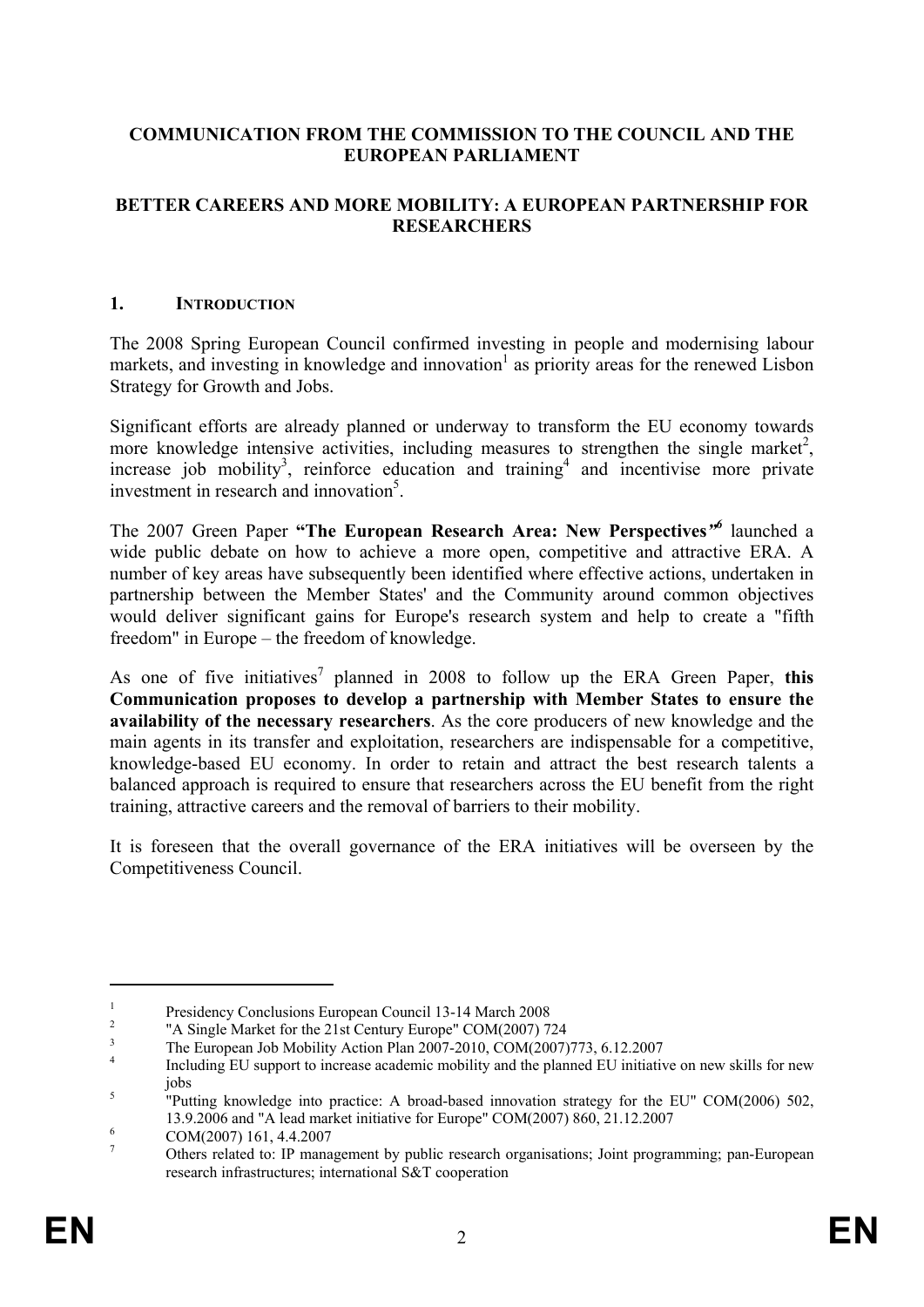#### **2. PROGRESS AND PROSPECTS**

The term "researcher" covers many different roles and activities. From university academics and scientists engaged in long-term basic research at large research infrastructures to more mission-orientated researchers at government labs, from corporate employees carrying out market-orientated development work to the staff of high-tech SMEs pursuing technology transfer or product and process innovation.

The need for adequate human resources for R&D has been identified as a key challenge since the launch of the Lisbon Strategy in 2000<sup>8</sup>. The Commission proposed measures to increase **the mobility of researchers across the ERA in 20019** and for **their career development in 2003**10.

In 2005 the Commission adopted the **European Charter for Researchers and a Code of Conduct for the Recruitment of Researcher***s* setting out the roles and responsibilities of researchers and their employers and funders, and ways to make recruitment fairer and more transparent. The **"scientific visa" package** adopted in 200511 aimed to allow fast-track admission and residence of third country researchers. Researchers' mobility and careers were supported by funding from the **Sixth Research Framework Programme**.

Most Member States are undertaking researchers' related actions, in particular reforms to their university and higher education sectors<sup>12</sup>. Increasing the autonomy and improving the governance of institutions is directly relevant to improving the situation for researchers.

**These initiatives have yielded results**. There is much improved information for mobile researchers through a network of local centres and on-line<sup>13</sup>. Funding for researchers has increased in the **Seventh Research Framework Programme**, including through the new **European Research Council**.

**But progress remains slow**. Take-up of the voluntary Charter and Code has been limited so far and several Member States have still not implemented the Directive of the "scientific visa" package. Existing policies tend to address issues in relative isolation, or take a narrow national perspective.

While situations vary considerably across institutions and countries, in many Member States outdated national legislation and practices still hinder or prevent competition-based recruitment in the public sector. The prevalence of short-term contracts for young researchers and advancement based on seniority rather than performance means it can take many years before talented researchers are able to become independent scientists in their own right. Many researchers are trained in a traditional academic way which does not equip them for the needs

<u>.</u>

<sup>8</sup> 9

Presidency Conclusions Lisbon European Council 23-24 March 2000<br>"A mobility strategy for the European Research Area" COM (2001) 331, 20.06.2001

<sup>&</sup>lt;sup>10</sup> "Researchers in the European Research Area: one profession, multiple careers" COM (2003) 436, 18.07.2003<br>Including the Council Directive 2005/71/EC of 12 October 2005 on a specific procedure for admitting

Third-country nationals for the purposes of scientific research ('Scientific visa') O.J. L 289/15 of 3.11.2005 12 "Delivering on the modernisation agenda for universities: education, research and innovation."

COM(2006) 208, 10.5.2006<br><sup>13</sup> ERA-MORE and Researchers' Mobility Portal to be re-launched in June 2008 as the EURAXESS Researchers in Motion Network, for information on mobility, jobs and rights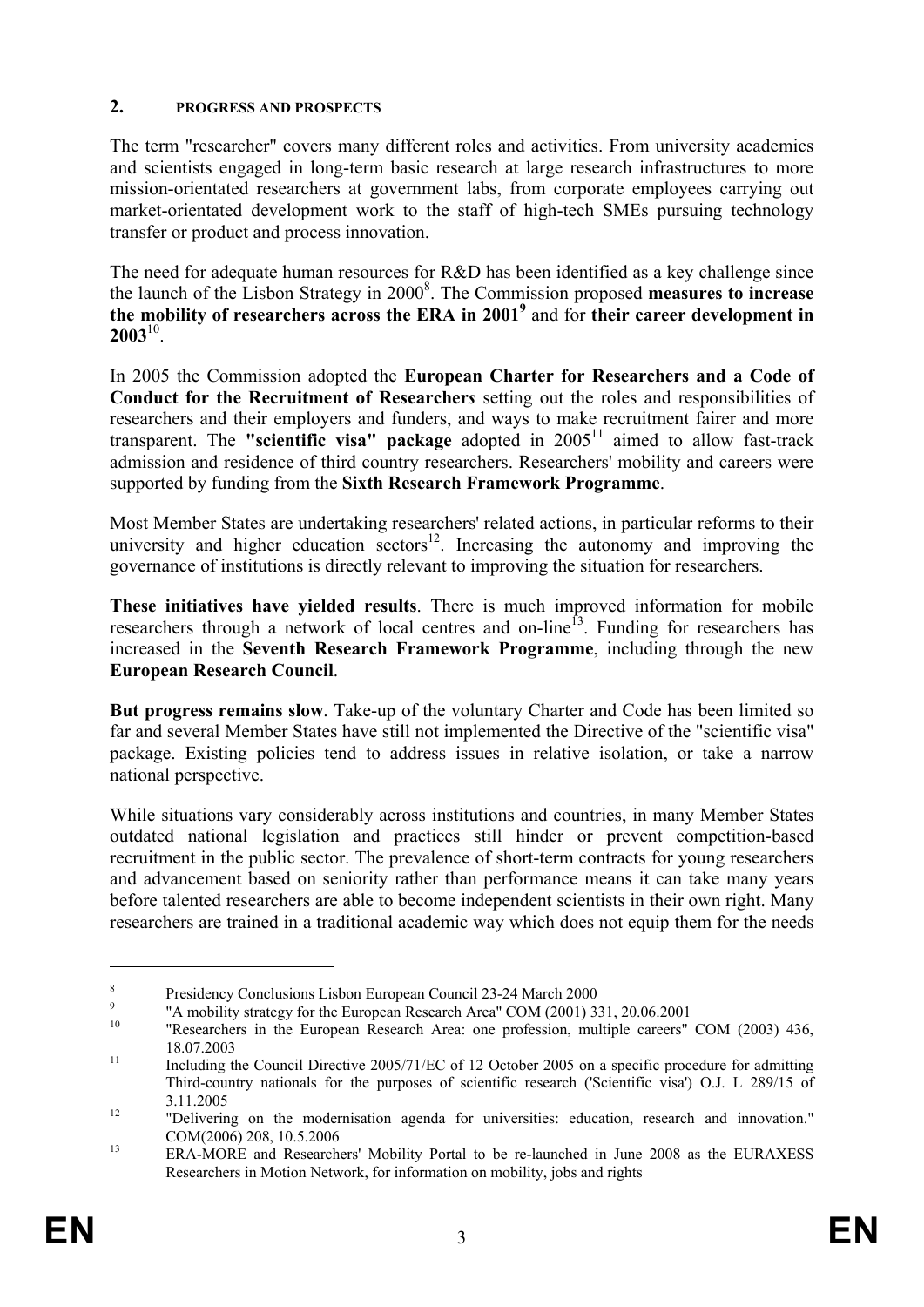of the modern knowledge economy where connections between industry and public research institutions are increasingly important. There are strong disincentives for researchers wishing to move jobs between institutions, between academia and industry or between countries.

**While EU countries still produce more science and engineering graduates and PhDs than the US and Japan, researchers make up a much lower share of the workforce in the EU**14. Many European graduates and doctorate holders either move away from research careers or pursue research in countries where they find better opportunities – mainly in the US.

In 2004, of the nearly 400,000 foreign researchers in the US an estimated 100,000 were born in the  $EU^{15}$ . This is a significant proportion of the total EU researchers' population of 1.3 million<sup>16</sup> and these are also likely to be top performers in their fields. For example, in 2007, 75% of the assistant professors in the ten highest ranked US university economics departments had received their Bachelors degrees outside the  $US<sup>17</sup>$ . The ability of the US system to draw upon a global talent pool is reflected in the clear lead which the US enjoys over the EU in terms of the best research<sup>18</sup>. The influx of third country researchers to the EU is much lower<sup>19</sup>, while the global competition for the most talented researchers is **increasing with new players now able to offer attractive conditions**.

At the same time, **concerns are growing in several Member States over the ageing of the research labour force and shortages of researchers are already becoming a problem in some regions and industries**<sup>20</sup>. The situation will get worse if young people are not attracted into the profession and if the present under-representation of women in science and engineering is not addressed. Furthermore, over and above those researchers required to replace the current workforce, it is estimated<sup>21</sup> that between 600,000 and 700,000 additional researchers would be needed in Europe in order to reach the objective of investing an average of 3% of GDP in research set by the Barcelona European Council<sup>22</sup>.

**Decisive measures are therefore needed for Europe's researchers now more than ever.** What is at stake is whether Europe can remain and develop as a world-class location for R&D in the long term.

## **3. A PARTNERSHIP FOR ACTION**

The Lisbon strategy recognises the need to make progress in a comprehensive and coordinated way. **There would be considerable EU added value in a new initiative for** 

<u>.</u>

<sup>&</sup>lt;sup>14</sup> 0.56% in the EU as against 0.93% and 1.06%in the US and Japan; IISER II, European Commission

<sup>2007&</sup>lt;br>Europe in the global research landscape, European Commission 2007<br><sup>16</sup>

<sup>&</sup>lt;sup>16</sup> Full-time equivalent; IISER II, European Commission 2007

 $^{17}$  Oswald and Ralsmark, 2008

<sup>18</sup> EU share of top 10 % most cited scientific publications is 37.5 % against a US share of 48.9 %. Only 8 of the 76 universities in the world with the highest citation impact are located in the EU; 67 are located

in the US; Key Figures, European Commission 2007<br>In 2000, 2% of persons employed in S&T occupations in the EU were of non-EU origin, while the share<br>of foreign-born in US S&E jobs was 22%; "Key Figures" European Commission

<sup>&</sup>lt;sup>20</sup> In a number of countries over 40% of the highly qualified workforce is aged 45-64, while those aged 25-34 represent only about 25%; Key Figures, European Commission 2007<br>
COM (2003) 226 final of 30.04.2003<br>
Presidency Conclusions of 15.16 March 2002

Presidency Conclusions of 15-16 March 2002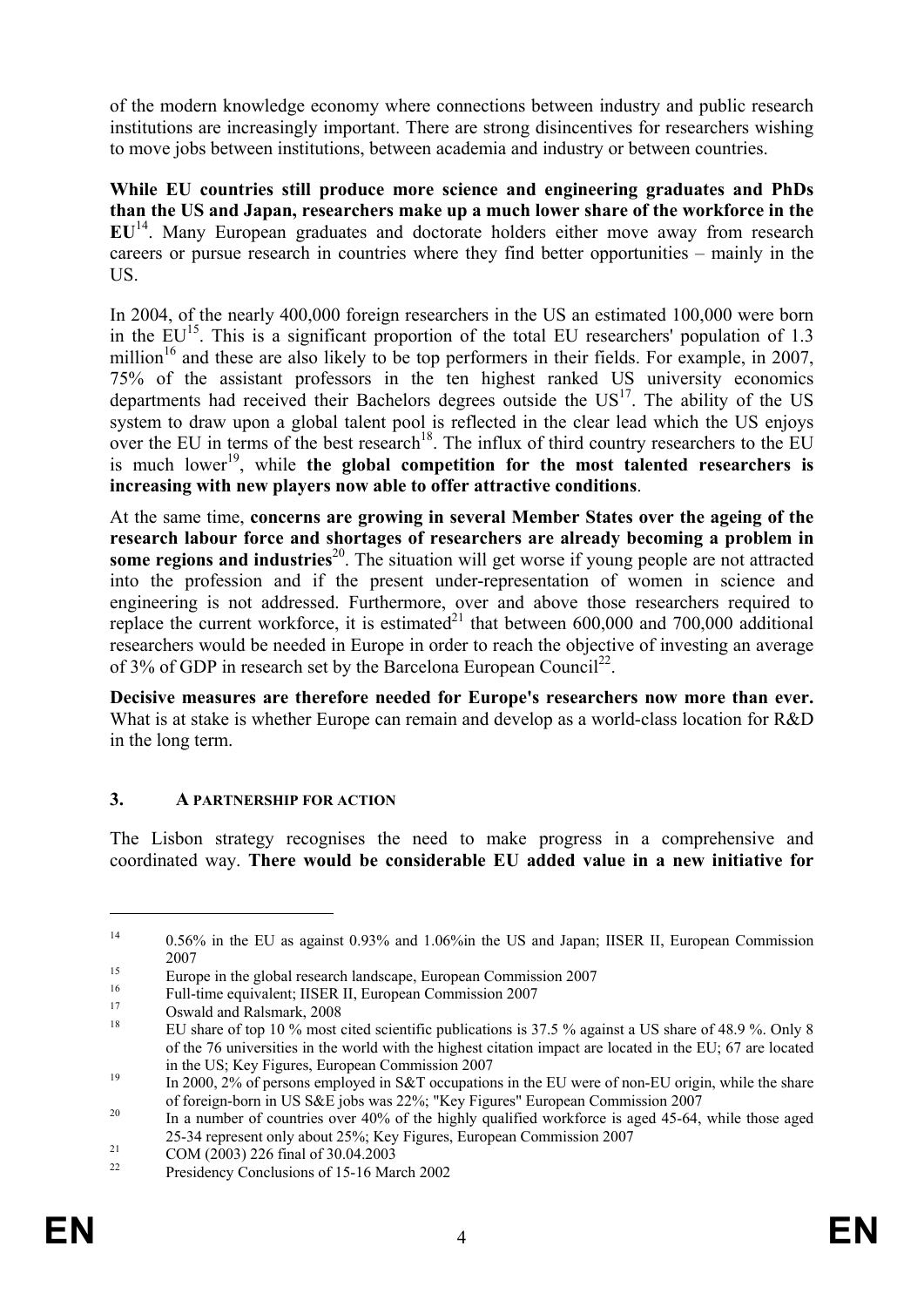**researchers which could build upon reforms and actions which are now underway**. At the same time the availability of sufficient human resources is a necessary condition for achieving the broader ambitions of the Lisbon Strategy.

The Commission therefore proposes **to develop a partnership between the Commission and the Member States designed to ensure real ownership of objectives and actions**. **This is essential to jointly drive forward a number of targeted priority actions in key areas selected for their potential impact** at the Community, national and institutional levels.

Many lessons can be learned from previous and existing initiatives at both the Community and national levels and there are many examples of good practice in the EU. **Raising the level of all national systems and institutions towards that of the best would go a long way to creating a world class European research system.** The impact of individual initiatives would be greatly increased by ensuring that they are planned and implemented in a coherent, consistent and mutually reinforcing way, based on commonly developed objectives and focussed on key areas.

**The partnership should make a commitment to achieving by the end of 2010 rapid, measurable progress to**:

- **systematically open recruitment**;
- **meet the social security and supplementary pensions needs of mobile researchers**;
- **provide attractive employment and working conditions**; and
- **enhance the training, skills and experience of researchers**.

Coordinated action in these areas, **alongside renewed efforts on existing initiatives such as increasing the take-up of the principles of the Charter and Code**, would provide better job opportunities and more rewarding careers for researchers and allow greater movement between institutions, between the public and private sectors and across borders.

At the European level a genuine labour market for researchers would balance the supply and demand for researchers, boost productivity growth through better job matching, increase knowledge transfer and facilitate the development of centres of excellence throughout the EU, create better international connections for collaborative research and the economic exploitation of research results, and help to create more attractive conditions for industrial investment in research.

#### **4. ACTIONS IN THE FOUR KEY AREAS**

## **4.1. Open recruitment and portability of grants**

A lack of open job opportunities is frequently cited by researchers as a disincentive to starting or remaining in a research career in Europe. In many Member States public research institutions, and in particular universities, often have little autonomy over hiring due to **outdated national legislation and practices which still hinder or prevent competitionbased recruitment**. So whereas private sector recruitment in Europe is mostly open and competitive, internal recruitment is still widespread at institutional level in the public sector.

Researchers are a relatively small and highly specialised workforce so **it will not always be possible to find the best qualified individual for a given research position within any**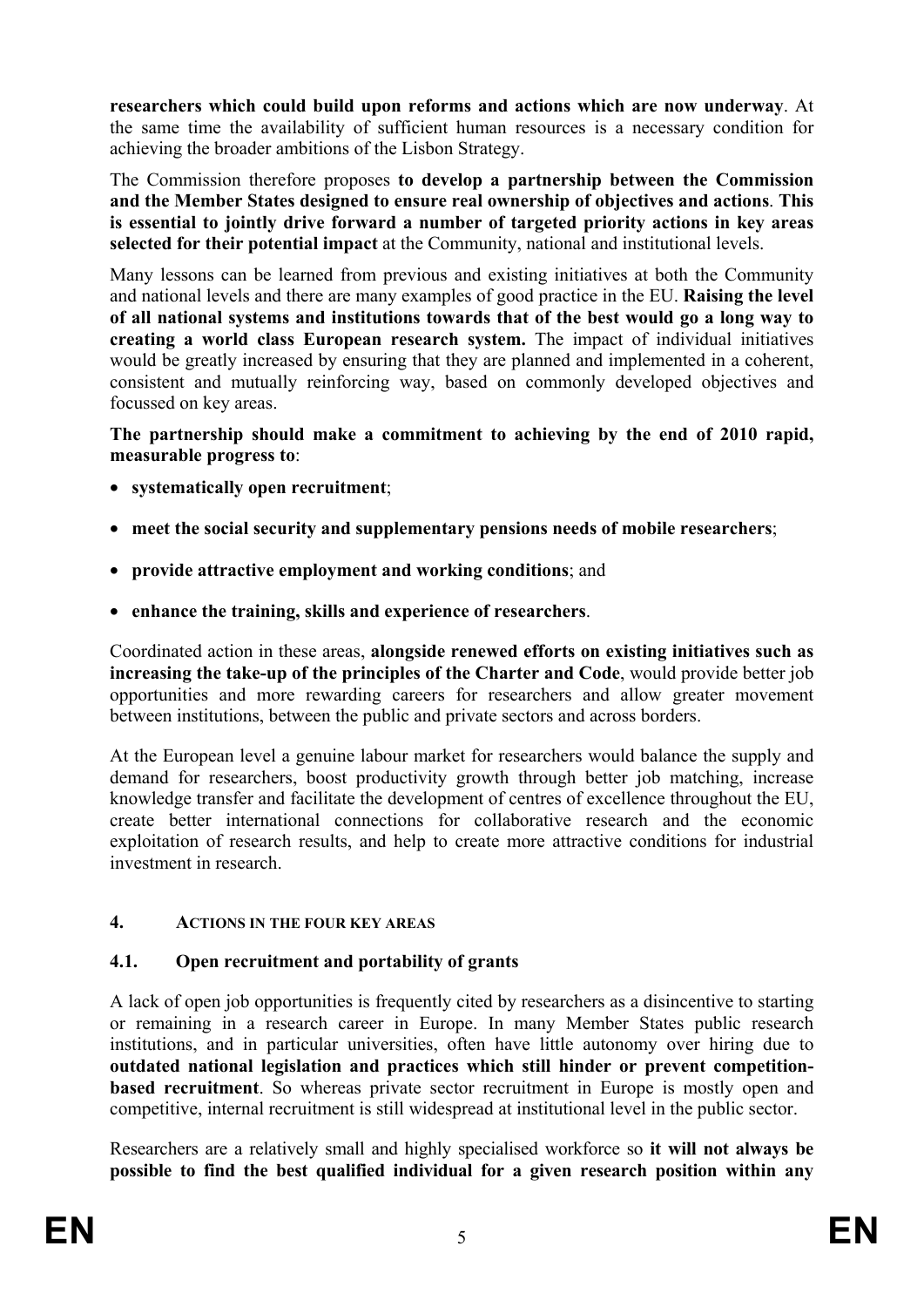**single national system, let alone within a single institution**. The widespread adoption of open recruitment in the public sector is therefore likely to improve Europe's research performance as well as providing more opportunities for researchers.

While most private and some public sector research employers already advertise vacancies openly **the majority of vacancies are only advertised internally** or at best at national level. Researchers also need **up to date, readily available practical information on moving between institutions, sectors and countries**.

And despite significant efforts, including through the Bologna Process and the recently adopted European Qualifications Framework, **institutions still lack understanding of the procedures and standards for recognising academic and professional qualifications from other countries or sectors** including non-formal qualifications.

To date**, almost all project funding is tied to an institution within the country of the funding organisation** even if relocation would be beneficial for the results of the project. The portability of grants provided by the European Research Council and the "money follows researcher" scheme piloted by national research funding agencies through EUROHORCs<sup>23</sup> could serve as models for other initiatives.

#### **Proposed priority actions:**

- Member States to ensure open, transparent, competition-based recruitment of researchers, in particular by giving institutions greater autonomy over hiring and by adopting best practice on the recognition of qualifications from other countries
- Member States and Commission to ensure that all publicly funded researchers' positions are openly advertised online, in particular through EURAXESS
- Member States and Commission to ensure adequate information and assistance services for researchers moving between institutions, sectors and countries including through EURAXESS and the EURES platform<sup>24</sup>
- Member States and Commission to allow portability of individual grants awarded by national funding agencies and relevant Community research programmes where this enables funders to better meet their research needs and researchers to better manage their careers

#### **4.2. Meeting the social security and supplementary pensions needs of mobile researchers**

The European dimension of **social security**25 is subject to coordination regulations across the EU that aims to prevent that application of the different national legislations adversely affects mobile workers.<sup>26</sup> Council Regulation (EC) 1408/71 provides as a general rule that migrant

1

<sup>&</sup>lt;sup>23</sup><br>Heads of EU's national research funding and performing organisations<br> $\frac{24}{9}$ 

<sup>&</sup>lt;sup>24</sup><br>European Employment Services network and website www.eures.europa.eu<br>including statutory pension rights, healthcare, unemployment benefits<br> $\frac{26}{2}$  Council Beaultion (EC) No. 1408/71 and the ampliontion of again se

<sup>26</sup> Council Regulation (EC) No 1408/71 on the application of social security schemes to employed persons, self-employed persons and their family members moving within the EU, and Implementing Regulation (EEC) 574/72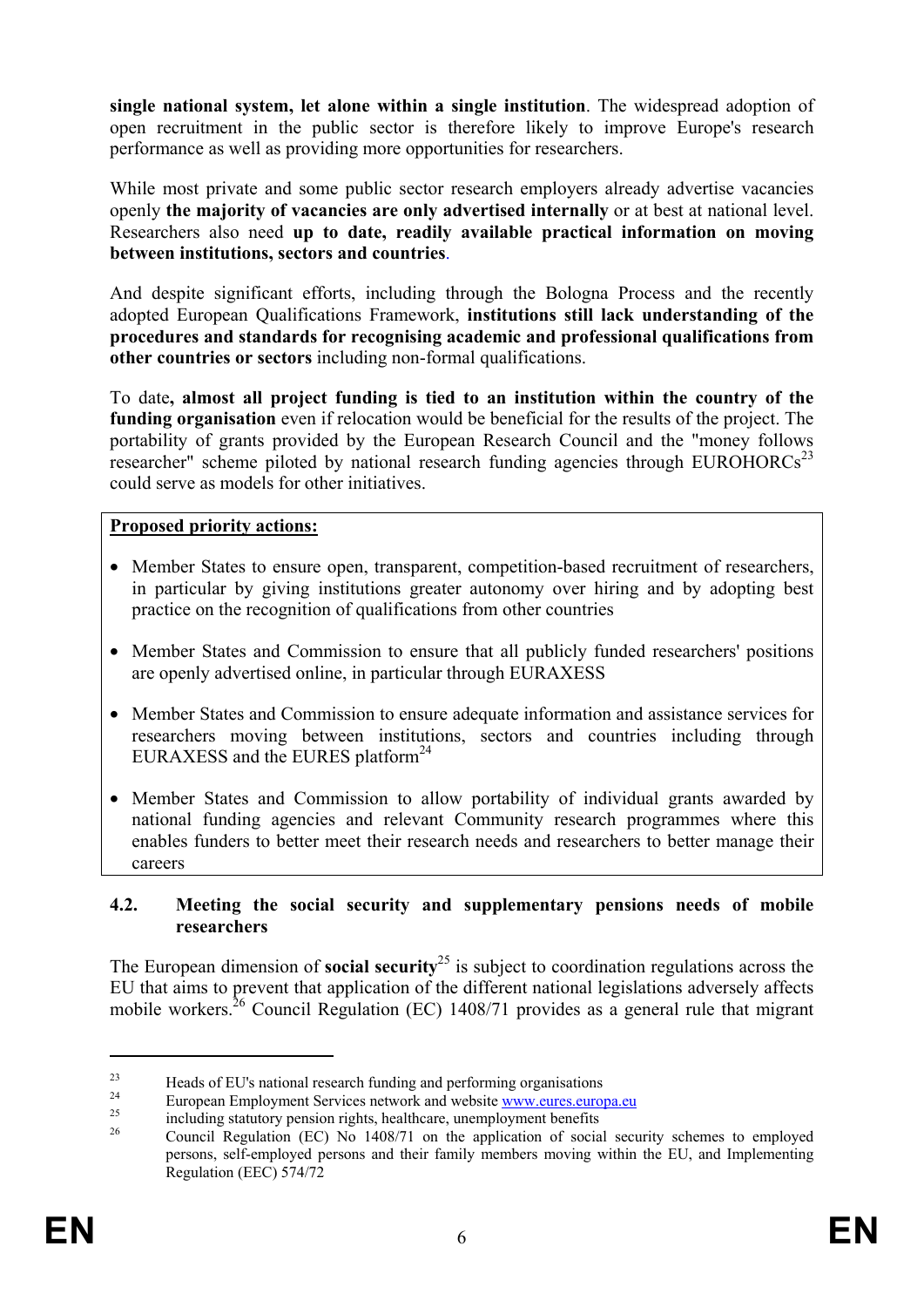workers are subject to legislation of the country in which they work. Over the years Community legislation on social security coordination has particularly facilitated longer-term mobility of workers. But as highlighted in the recent EU Job Mobility Action Plan, **the rules adopted several decades ago may not cover as efficiently newer forms of mobility of workers who frequently work on short-term contracts in different Member States**. Since researchers are among the most mobile categories of workers and can often hold a series of short contracts during their careers they are particularly likely to be confronted with difficulties.

Basic problems often derive from a **lack of awareness of researchers and employers on their social security rights**. This should be remedied by improving access to existing information. The EU Job Mobility Action Plan foresees **improvement of existing legislation and implementation practices concerning social security**, taking into account newer forms of mobility. As this will also apply to researchers it is important that their experiences are fed into the assessment of the needs for improvement. For example, encouraging the extension of the period for exportation of unemployment benefits could ease mobility.

Current EU legislation also provides some flexibility for Member States to derogate by agreement from the general rules on applicable legislation and chose to apply different social security legislation to the workers concerned or extend the period during which the home legislation applies, provided it is in the workers interest. Coordinated efforts could be made *to*  **make more appropriate use of these derogations for the benefit of researchers**.

In addition, the circulation of researchers in relation to third countries could be facilitated by **specific clauses in bilateral and multilateral agreements on social security between Member States and third countries**, allowing for aggregation of periods, the possibility to remain subject to the home country social security regime for a certain period while working abroad and the exportation of benefits when they return to their home country.

Other issues arise because workers are increasingly relying on **supplementary pension schemes** in order to provide for their retirement. However, the conditions for acquisition, preservation and transfer of supplementary pension rights are often not well suited for mobile workers such as researchers. Extra efforts could be made for the provision of information specifically addressing researchers on the issue of supplementary pension rights.

A proposal for a directive covering the supplementary pension rights' portability is currently under negotiation. However this is unlikely to address the "transferability" of such rights. It is therefore desirable in the medium term to **explore the feasibility of measures to ease transfer of supplementary pension rights** for highly-mobile workers, including researchers.

**Pension providers should be encouraged to open up pan-EU pension schemes targeted to researchers** and companies should be encouraged to use pension providers in other EU Member States. This would allow mobile researchers to contribute to the same supplementary pension fund while working in different EU countries and still comply with the different social, labour and pension legislation in the participating Member States. This will require the possibility of opting out where researchers are obliged to participate in a domestic pension fund by law.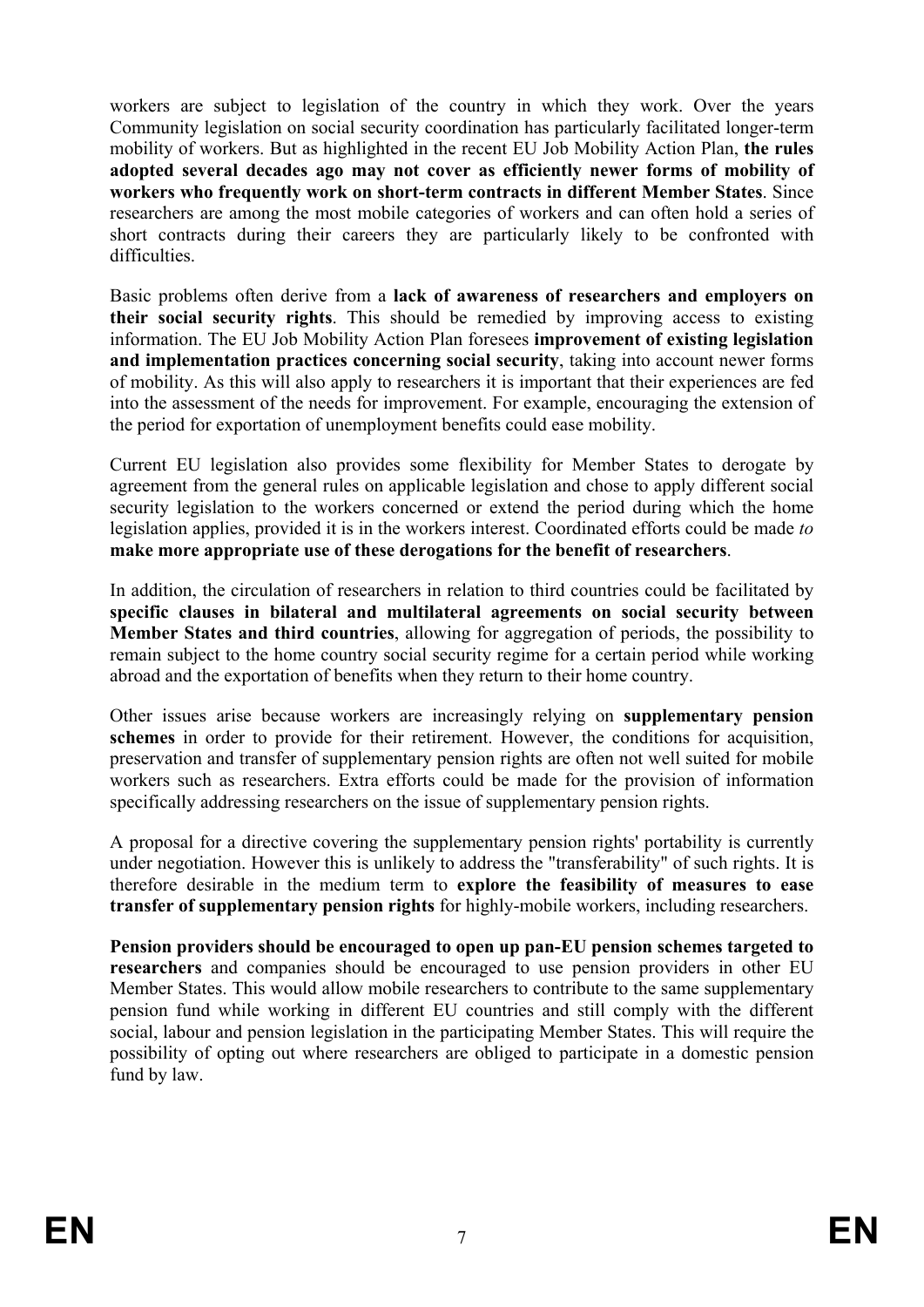## **Proposed priority actions:**

- Commission and Member States to ensure that researchers and their employers have access to readily available and targeted information on the application of EU social security rules and on the implications for supplementary pensions of transnational mobility, including through improving existing sources at EU and national level such as the EU lisses website<sup>27</sup>
- Member States to better utilise the existing legal framework and agree appropriate bilateral and multilateral agreements on derogations foreseen in Regulation 1408/71for the benefit of researchers
- Member States to include rules easing international mobility of researchers when concluding bilateral and multilateral social security agreements with third countries
- Commission and Member States to assess the need for a Commission or Council Recommendation on easing transfer of supplementary pension rights for highly-mobile workers, including researchers
- Commission and Member States to encourage pan-EU pension schemes targeted at researchers

# **4.3. Attractive employment and working conditions**

**Employment and working conditions are essential in determining the attractiveness of any career***.* As with other professions salary levels play a part in this, as does being able to balance professional and family life, but for researchers how academic performance is rewarded and having a supportive, professional environment where they can pursue their research interests from an early stage are at least as important.

Despite important ongoing reforms, compensation and promotion structures in many public research institutions remain rigid and often make it difficult, for universities in particular, to compete in the international market. In many Member States **there is a two-tier workforce with short-term contracts for young researchers contrasting with little job to job mobility by senior researchers on permanent contracts**. The common principles on "flexicurity"<sup>28</sup> recently adopted by the European Council following agreement by the social partners are therefore highly relevant to researchers.

**Young researchers** are often employed on temporary short-term contracts to help carry out specific research projects. This restricts the chances of talented researchers making the transition to becoming independent researchers. This can encourage some to seek advancement elsewhere and delays the emergence of the next-generation of research leaders. In particular young researchers are also frequently supplied with atypical forms of remuneration (e.g. stipends, fellowships) which give limited access to social security and supplementary pension benefits under the applicable national social security scheme.

In contrast **senior researchers** are often on permanent contracts with progression based on seniority rather than performance. This limits incentives to change career path, e.g. by

1

<sup>&</sup>lt;sup>27</sup> http://ec.europa.eu/employment\_social/social\_security\_schemes/eulisses/jetspeed/

<sup>28 &</sup>quot;Towards common principles of flexicurity – more and better jobs through flexibility and security", COM(2007)359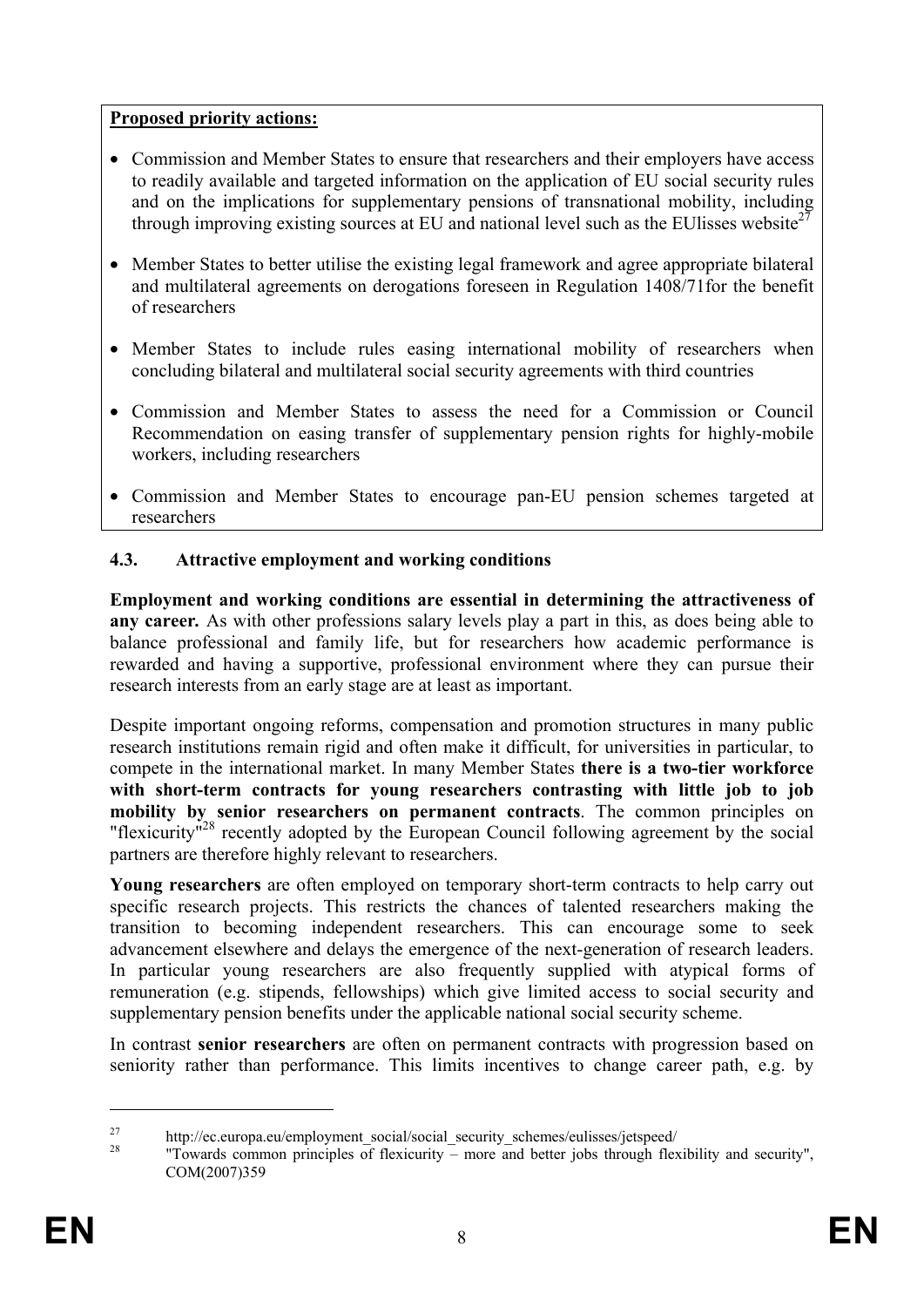working in another country or sector either full or part-time or carrying out consultancy work. These disincentives, and others such as loss of pension entitlements, also minimise the potential role of **retired and end-of-career researchers***.* Many would otherwise be willing to contribute by e.g., mentoring younger scientists, providing expertise for policy making or promoting research careers.

**Reconciling professional and private life** is not always given enough priority by the majority of research institutions in the EU and women's careers in particular can suffer as a result. There is still a substantial imbalance in the proportion of women in the highest positions of research careers even though female doctoral candidates frequently outnumber male.

**Significant variations exist between researchers' salary levels within the European Research Area and compared to other world regions** even after costs of living are accounted for, and significant differences between the average salaries of male and female researchers. These differences distort the single labour market, and can contribute to researchers taking up better opportunities in other economic sectors or outside Europe.

## **Proposed priority actions:**

- Member States, funders and employers to improve the career development opportunities for early-stage researchers by moving towards "flexicurity principles", regular evaluation, wider autonomy and better training; Research funders should take career development into account when evaluating research proposals
- Member States, funders and employers to progressively introduce more flexibility in contractual and administrative arrangements and relevant national legislation for senior and end-of career researchers to reward good performance and allow non-standard career paths;
- Employers and funders should ensure that all publicly funded researchers receiving stipends and fellowships can receive adequate social security coverage
- Member States and public research institutions to achieve adequate gender representation in selection and funding bodies, and to systematically adopt policies that enable both men and women to pursue a scientific career with an adequate work-life balance such as developing dual career policies

## **4.4. Enhancing the training, skills and experience of European researchers**

Researchers need to be fully equipped with the skills necessary to participate in a range of roles in the modern knowledge economy. In particular, businesses increasingly thrive in an environment of 'open innovation' – where connections with each other and with public research institutions are used to explore ideas and develop products more effectively. **Links between an excellent public research base and business are therefore vital**. Science itself is also evolving, with **more emphasis on multi and interdisciplinary research, competitive funding, international collaboration and converting research results into successful innovation**.

But **most researchers in Europe are still trained in a traditional academic setting**. They often lack the skills and competences necessary to, for example, manage intellectual property, bid for project funding or set-up their own start up company. Researchers working for SMEs may find that they need to manage projects, handle the company's communications or manage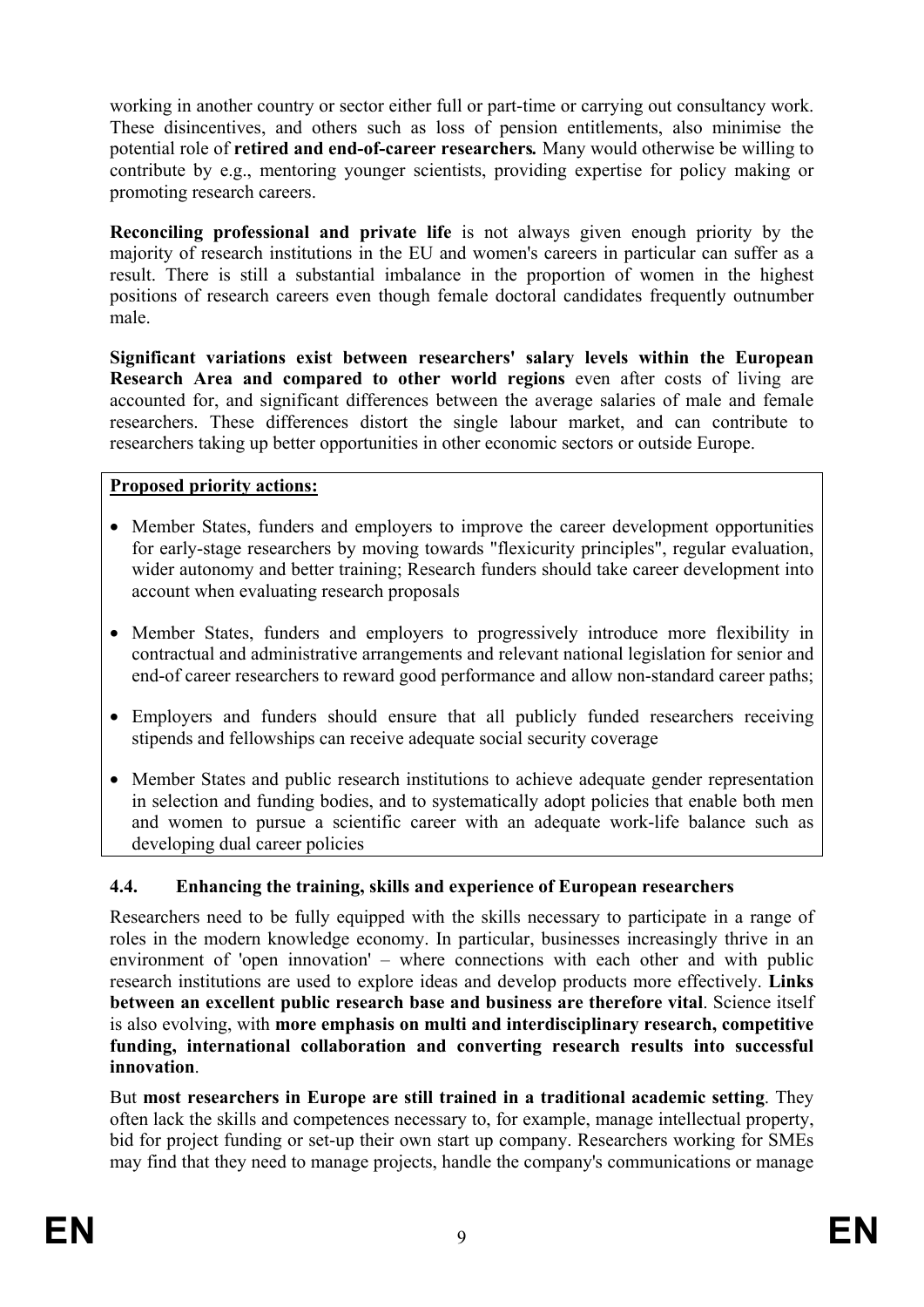intellectual property. Established researchers can also lose touch with the latest techniques and methods and may receive little support to expand their competences or skills as their career develops, e.g. into management positions within their institution.

The ongoing inter-governmental **Bologna process is set to address some issues such as curricula development in doctoral programmes and quality assurance**. Community measures such as the "initial training networks" under the **Seventh Research Framework Programme**, the proposed Joint Doctorates action in the **Erasmus Mundus programme** and the **European Institute for Innovation and Technology** (EIT) will also contribute.

But greater efforts on skills and life-long learning are needed at national level. **Researchers need to be exposed to relevant experiences throughout their qualifying period and beyond**. This will in turn help their career opportunities and ability to transfer between institutions, sectors and countries. This is only partly a matter of formal training. Creating the right environment will require changes in many institutions, e.g. building up their links with the private sector.

#### **Proposed priority actions:**

- Member States to develop and support consistent "national skills agendas" to ensure that researchers are equipped with the necessary skills to contribute fully to a knowledge-based economy and society throughout their careers
- Member States to ensure better links between academia and industry by supporting the placement of researchers in industry during their training and promoting industry financing of PhDs and involvement in curriculum development

## **5. IMPLEMENTING THE PARTNERSHIP**

In order for the partnership to successfully contribute to the creation of a world class European research system each partner will need to fully contribute. It is therefore important that:

- Member States, Council and Commission commit themselves to the **common objectives and endorse the proposed actions**;
- **Member States adopt a national action plan by early 2009** setting out specific objectives and actions to achieve the aims of the partnership. **Given the different starting positions of each Member State each plan is expected to focus on different aspects of the overall objectives of the partnership;**
- the **priority actions** identified are **implemented by the end of 2010;**
- the **Commission seeks to optimise existing Community instruments**, including those available through the FP7 People programme, to reinforce the partnership;
- as an integral part of the partnership, Member States and the Commission:
	- **identify good practice** and where appropriate **develop common guidelines**;